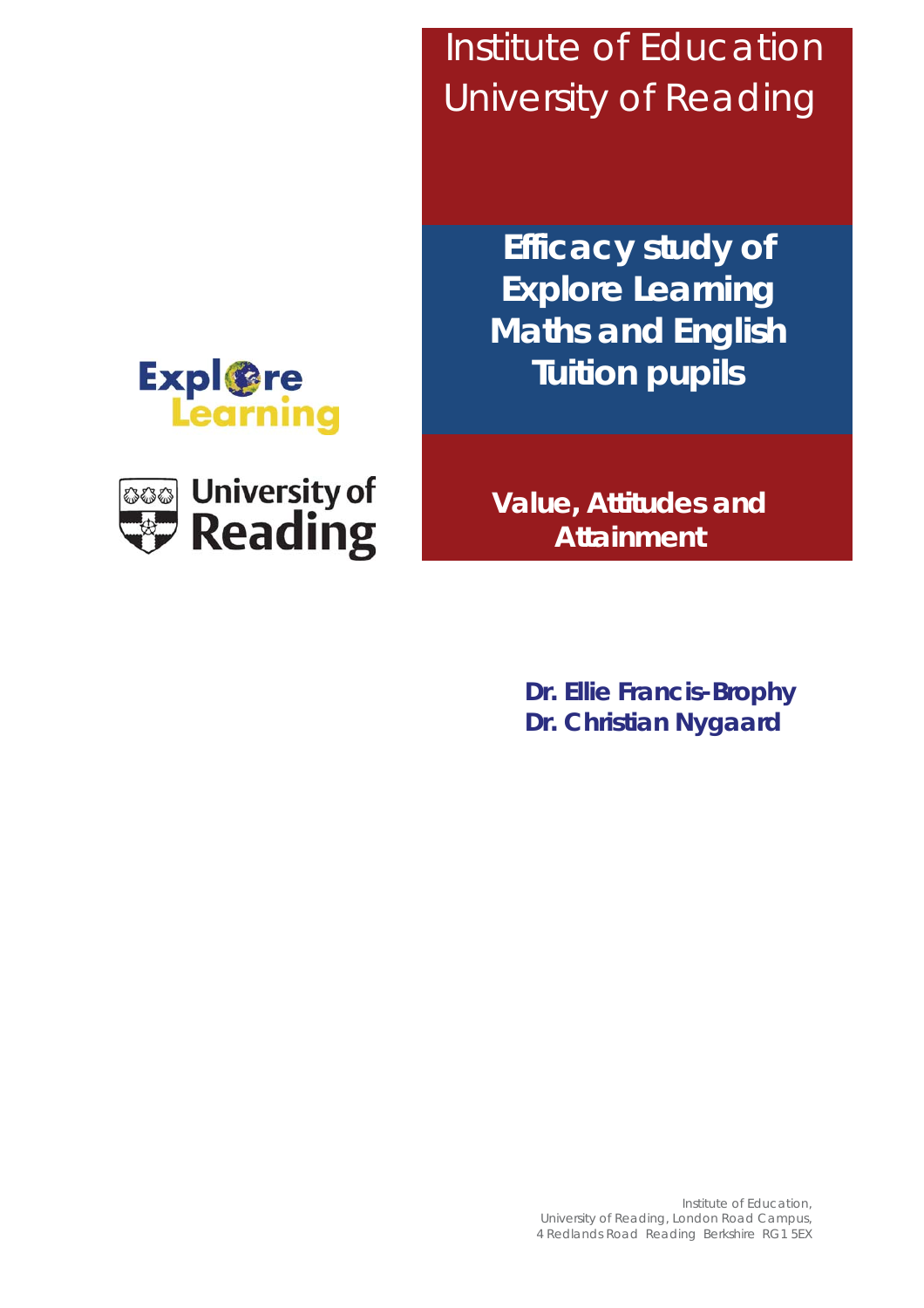**Efficacy study of Explore** Learning Maths and English tuition pupils (Values, Attitudes & Attainment)

# **Acknowledgements**

The authors would like to thank all the pupils and parents who gave their feedback and shared their views about learning at Explore Learning and school; and their perspectives on performance levels in English and mathematics.

Most parents interested in this study completed two online questionnaires and/or attended focus groups, while pupils completed either a pupil view survey or an online questionnaire.

The authors wish to thank Explore Learning staff across the 50 Centres in England and Scotland for collecting and returning the tests: pupil questionnaire data; and recruiting and hosting the parent focus group sessions.

Carey Ann Dodah, Head of Curriculum Development at Explore Learning, coordinated the research project and was truly committed to independent research that would strengthen Explore Learning and outcomes for members. Thanks also to the team of final readers (Carev Ann, Heather, Bill and Rob), Liz Wilson and Lise McCaffery who attended focus groups and Bill Mills for overseeing the process.

Luca Ferrini provided excellent research assistant support for several of the focus groups.

# About the University of Reading, Institute of Education

The University of Reading is ranked as one of UK's 20 most research intensive universities and as one of the top 200 universities in the world. The Institute of Education has several distinctive research groups which make a significant and widely recognised contribution to the study of Education. It is strongly research-led with strengths in school improvement and pupil attainment; inclusion and special educational needs; language assessment and measurement; historical and comparative aspects of education and science education.

The Institute of Education at the University of Reading is one of the leading providers of teacher training in the UK. Every year, nearly a thousand students graduate as Newly Qualified Teachers (NQTs) and many more qualify at Masters and PhD level. The University has excellent partnership arrangements with over 300 local schools and has collaborative research relationships with teachers, educationalists, parents and pupils. These findings will be shared with this community and more broadly through journal articles and conference presentations.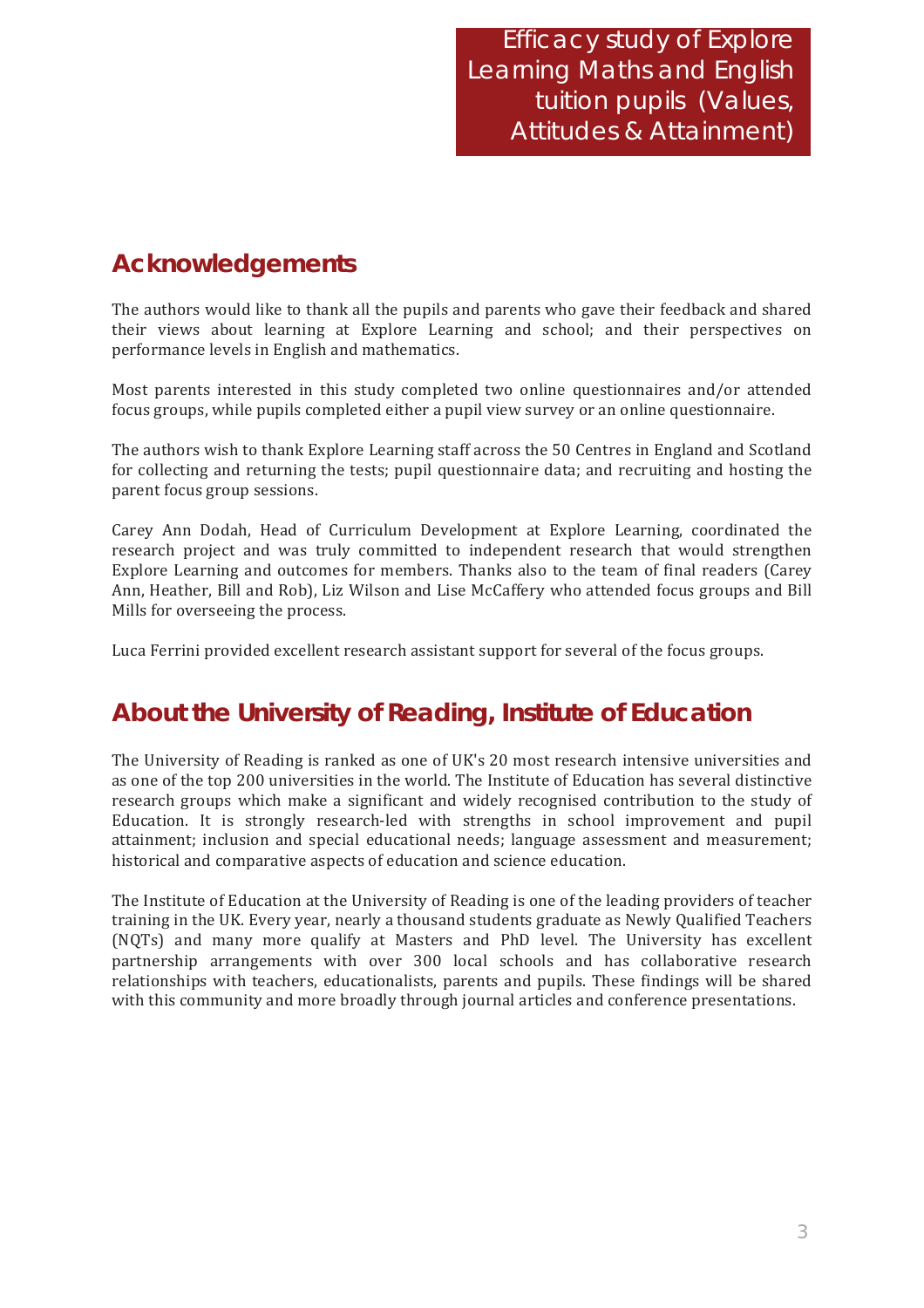# **Explore Learning Centres**

Explore Learning has tuition centres across the UK for 5-14 year olds. Children become members and attend once or twice a week for sessions that last approximately 1 hour and 15 minutes. Every centre is open 7 days a week, and members do not have to book in advance, meaning that Explore membership can fit in easily with your family's routine.

The maximum ratio is six children to one tutor. Explore Learning tutors are trained and primarily use computer based teaching materials and their own brand of writing resources. The learning tools are closely mapped to the school curriculum and many adapt to the ability of the child so that he or she is challenged at their level.

Praising and rewarding members is an important feature of the programme – with members receiving verbal praise from tutors, certificates and a round of applause from other pupils; and a long and short term reward scheme called the ACE challenge that rewards children for asking for help, concentration and effort. This is accompanied by lizard cards that are awarded for attainment and can be collected or exchanged for prizes.

Explore Learning tutors receive training and support in: current teaching methods; how to motivate and inspire children; behaviour management; Ofsted/Care Commission regulations and Health and safety among others.

Explore Learning was awarded Supplementary Education firm of the year in 2011 and 2012 by the Education Investor Awards and *The Sunday Times* Best Companies to Work for in 2013. Explore Learning centres work closely with local primary and secondary schools in their communities and often hold free literacy and numeracy events throughout the school year.

Initiatives such as the National Young Writers' Awards Workshops and Competitions and the National Young Mathematicians Award have been developed by Explore Learning to foster and celebrate interested and talented writers and mathematicians from across the UK.

In addition to a focus on academic progress, Explore Learning encourages members to benefit from and develop:

- $\blacktriangleright$  Increased confidence
- $\triangleright$  Greater enthusiasm for learning
- $\blacktriangleright$  Increased independence
- $\triangleright$  Better concentration
- $\triangleright$  Skills in making new friends.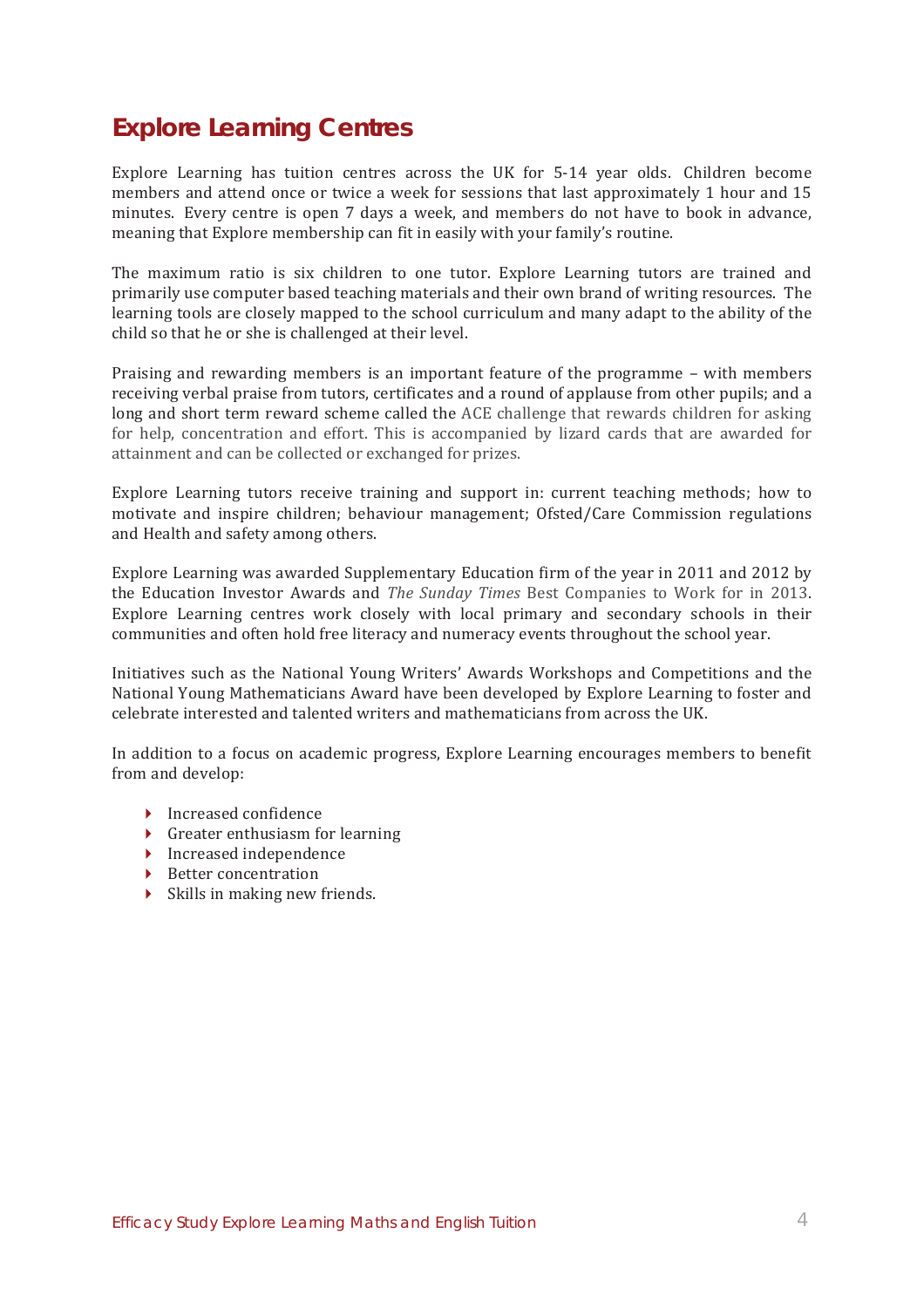# **Executive Summary**

The after school support and tuition that Explore Learning offers to primary and early secondary pupils and their parents through England and Scotland is generally described as 'supplementary education' or 'out of school learning.' The effect of out of school learning on improving results and increasing efficacy in key curriculum subjects remains an underresearched area within education.

This independent research was undertaken to assess, through parents and Explore Learning members/children opinions and test results. 'What difference can Explore Learning really make?' and 'What motivates a parent to join their child and are these motivations met by Explore Learning over time?'

Explore Learning members were independently tested in maths and English over two time periods (October 2011 and July 2012). Tests were provided by GL Assessment and included: a Progress in Maths (PiM) test assessing a pupil's mathematical skills and concepts and a Progress in English (PiE) test covering a pupil's reading and writing ability. These tests are the standardised maths and English assessment of choice in many schools throughout the UK.

The test results for Explore Learning members were compared with: national averages and a comparison group of similar aged children who did not attend Explore Learning.

Key research questions the tests were designed to answer were:

- Is there a measureable difference in SAS (standardised age scores) performance between children in school years 3, 4 and 5 (aged between 7 to 11 years) receiving Explore Learning tuition relative to a comparison group of children?
- Do members receiving more Explore Learning tuition perform better over time than members receiving less Explore Learning tuition?

## What's important for parents? Why do children join Explore Learning?

By analysing parents' responses in the focus groups and online questionnaires (dataset of over 2,000 responses) it was clear that the two dominant reasons for deciding to join Explore Learning were:

- 1. To improve their child's confidence
- 2. To address an identified problem in maths, English or both areas and an urgent need to ensure their child does not continue to struggle and/or fall behind their peer academic support

This research finds that both of these objectives were met. A majority of parents believed that their child's confidence had markedly increased, citing examples from now putting their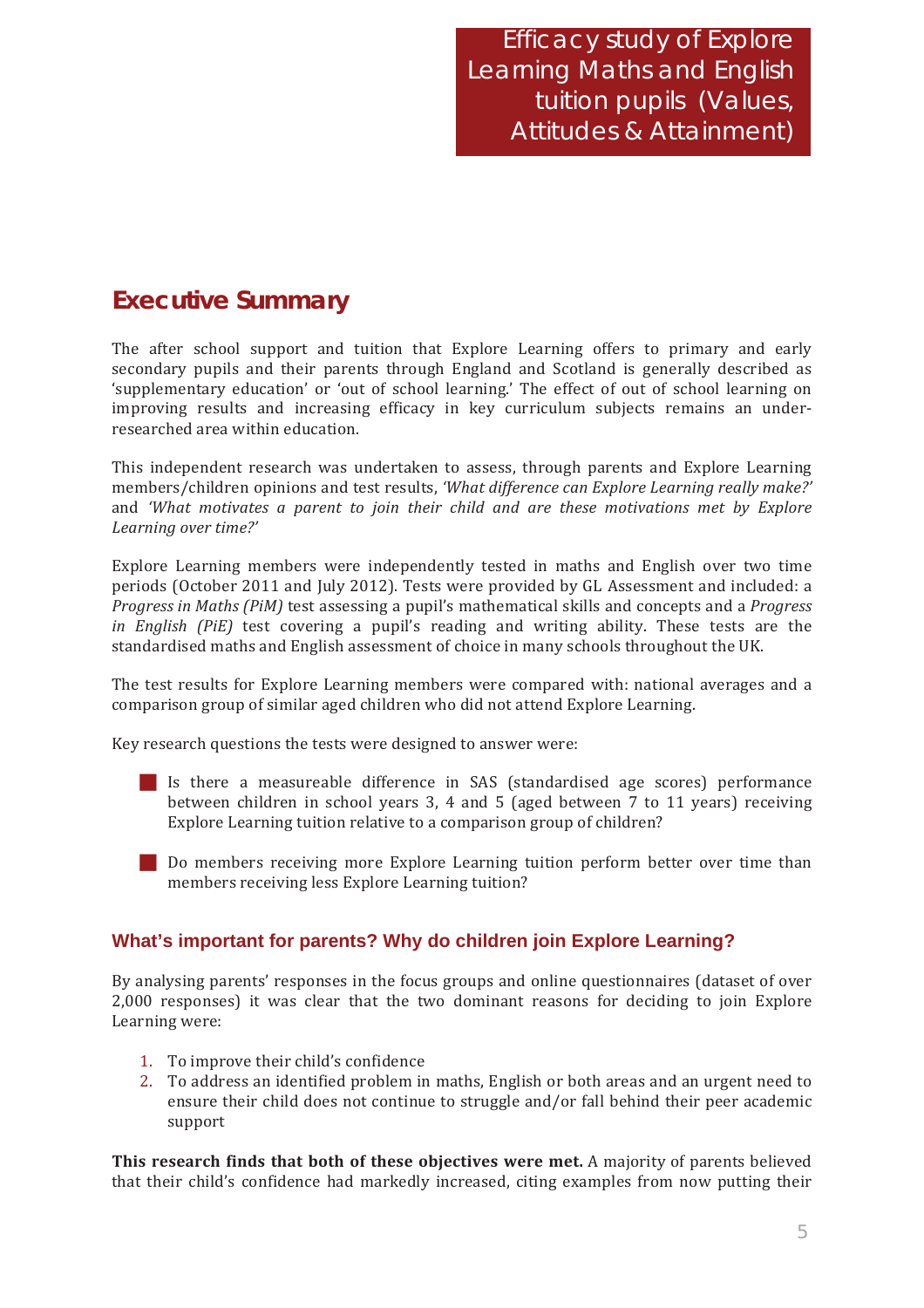hand up much more in class to answering questions and participating, to school teachers commenting about improvements in confidence. Parents perceived early primary school years (aged 7 onwards) to be critical for self-confidence and its added value to self-efficacy in school and independent learning. These members of Explore Learning also indicated that they felt supported by tutors, enjoyed the praise and recognition of their success and the type and use of incentives (e.g. lizard/reward cards and surf club). Parents stated that their child's increased level of confidence positively affected their willingness to read new material and practice some maths beyond regular homework and Explore Learning sessions. They thought their child/ren demonstrated greater enthusiasm and motivation to learn and stretch their new knowledge in maths and English as a result of attending Explore Learning and having acquired a new attitude about their capabilities.

Explore Learning benefits children who are struggling in maths or English and those who need help to prevent them from falling further behind their peers as well as those working to keep ahead. Analysis of the two test results found that Explore Learning assists its members to:

- $\checkmark$  Catch up with their peers with newest members showing highest rates of improvement
- $\checkmark$  Progress in line with expected levels of achievement between years.

### **Key findings**

**On the whole, this research shows that Explore Learning tuition is beneficial to both** boys and girls, of all abilities, across all age ranges in the study, living in all socioeconomic areas.

**Explore Learning members significantly improved their SAS in Progress in English** (3 SAS points) and Progress in Maths (5 SAS points) between the two tests.

|                                 | <b>First</b><br><b>PiM</b> test | <b>Second</b><br><b>PiM</b> test | <b>PiM</b><br>gain | <b>First</b><br><b>PiE</b> test | <b>Second</b><br><b>PiE</b> test | <b>PiE</b><br>gain |
|---------------------------------|---------------------------------|----------------------------------|--------------------|---------------------------------|----------------------------------|--------------------|
| <b>Explore Learning members</b> | 92.6                            | 97.8                             | 5.2                | 102.5                           | 105.6                            | 3.1                |
| Comparison group members        | 101.5                           | 104.9                            | 3.4                | 102.6                           | 105.6                            | 3.0                |
| <b>National average</b>         | 100                             | 100                              | 0.0                | 100                             | 100                              | 0.0                |

Table 1 Maths and English test results for Explore Learning and comparison group

**Explore Learning members' improvement in maths was 30%, or 1.6 percentage** points, higher than that of the comparison group after controlling for gender, age, vear group, local authority and special educational needs.

In focus groups parents talked of noticing an **increased interest in maths** as their child increased their skills through extra support at the twice-weekly sessions. This effect is particularly pronounced for those parents whose children attended Explore Learning for more than 6 months

With most parents concerned that their child has below average or weak English skills and might be falling behind their classmates, it is evident that by attending Explore Learning, on average, these children did not fall behind and improved in line with the national standard.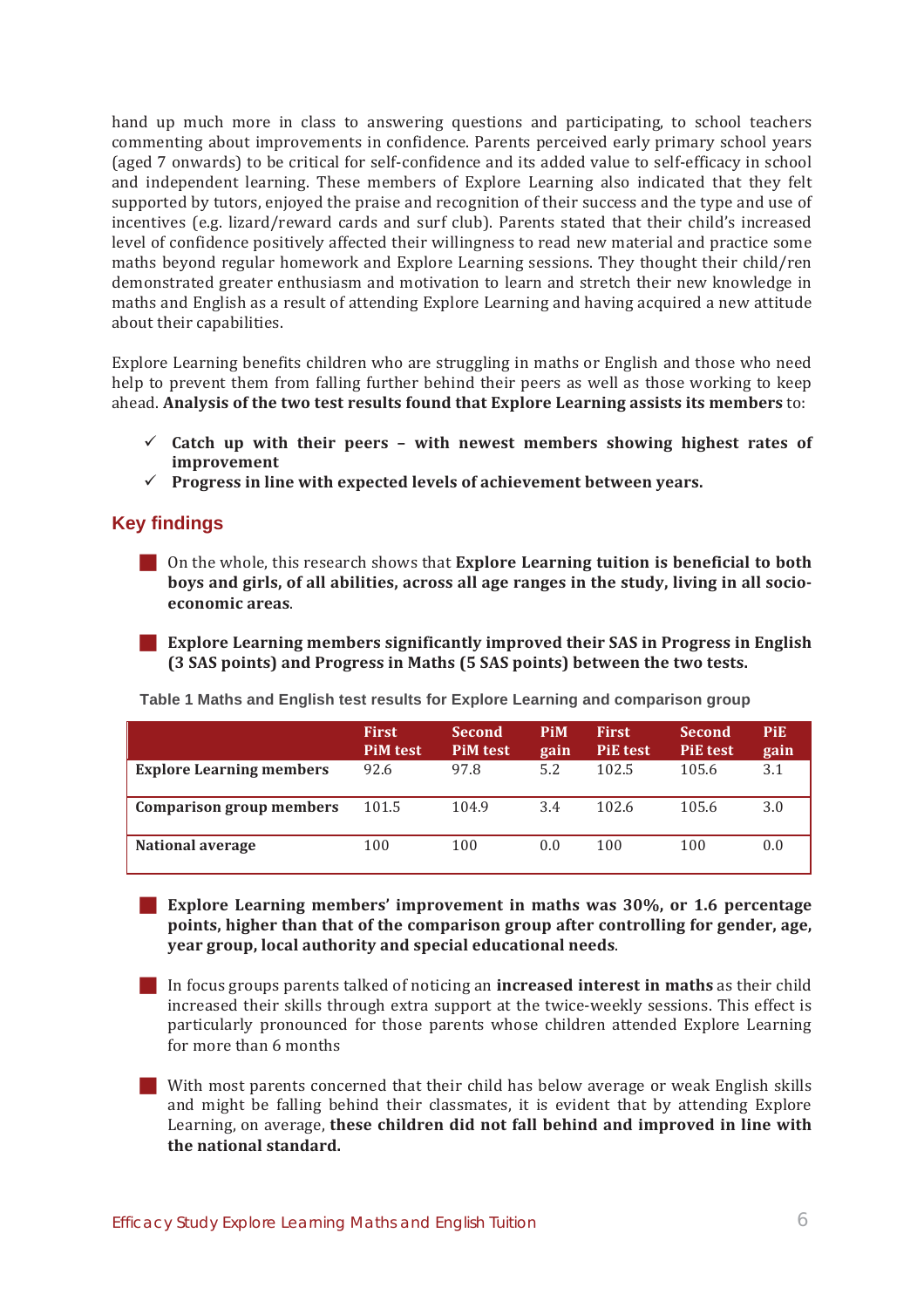**Efficacy study of Explore** Learning Maths and English tuition pupils (Values, Attitudes & Attainment)

Boys experience a marginally higher rate of change in English but girls' attainment levels were higher. While the change for female Explore Learning members in maths is marginally higher than for male pupils, the average improvement across genders is positive and significant.

It is difficult to separate out the causal relationships between increased attainment levels in maths and English with attendance at Explore Learning, due to the multiplicity of pedagogic tools employed by Explore Learning tutors. A key impact of this tuition may relate to member motivation and subject enjoyment. In the qualitative data the majority of parents believe their child/ren shows greater motivation and interest in a range of English skills including: increased vocabulary, reading more, writing more and better quality stories since joining Explore Learning. Similarly, most members believe they have made an improvement in English via enjoying reading more and feel more confident in their English abilities.

The quantitative analysis (test results and regressions) shows that members who enjoy maths or English also achieved higher levels of attainment in that subject. The research did not collect information on any change over time (or retrospectively) of members liking of a subject i.e. 'Do you like maths more now than before you started at Explore Learning? More than 6 months ago?' But parents were of the strong opinion that since attending Explore Learning their child's interest in the subject in which they had improved has increased.

Children living in the most deprived areas make an improvement in their maths and English attainment levels at the same rate as children living in more affluent areas. In the first test their scores were lower than other children and they remained lower in the second test but they had improved at the same rate as other children. The impact of regularly attending two sessions a week at Explore Learning resulted in a positive change in attainment levels.

### Parents perceptions of efficacy: changes in confidence and attainment

**Example 1** Length of time at Explore Learning (over 6 months compared with under 6 months) is seen by parents to benefit their child's performance. The quantitative analysis shows that cumulative tuition hours has a positive effect on attainment.

- **Example 2** Parents indicated that they had noticed, since their child joined Explore Learning, that their child showed a greater interest in maths and English and had significantly improved in their school performance. However, parents' awareness of their child's abilities and grading in the National Curriculum was not always accurate  $-$  test results indicate members average starting point was lower than the national average hence the need for catch up assistance. Most parents in their responses to both questionnaire 1 and 2 thought their child was above average in maths and above average in English.
- Many parents talked of Explore Learning helping their child shift from a disposition of 'helplessness' to greater self-belief and confidence. Importantly this mattered, to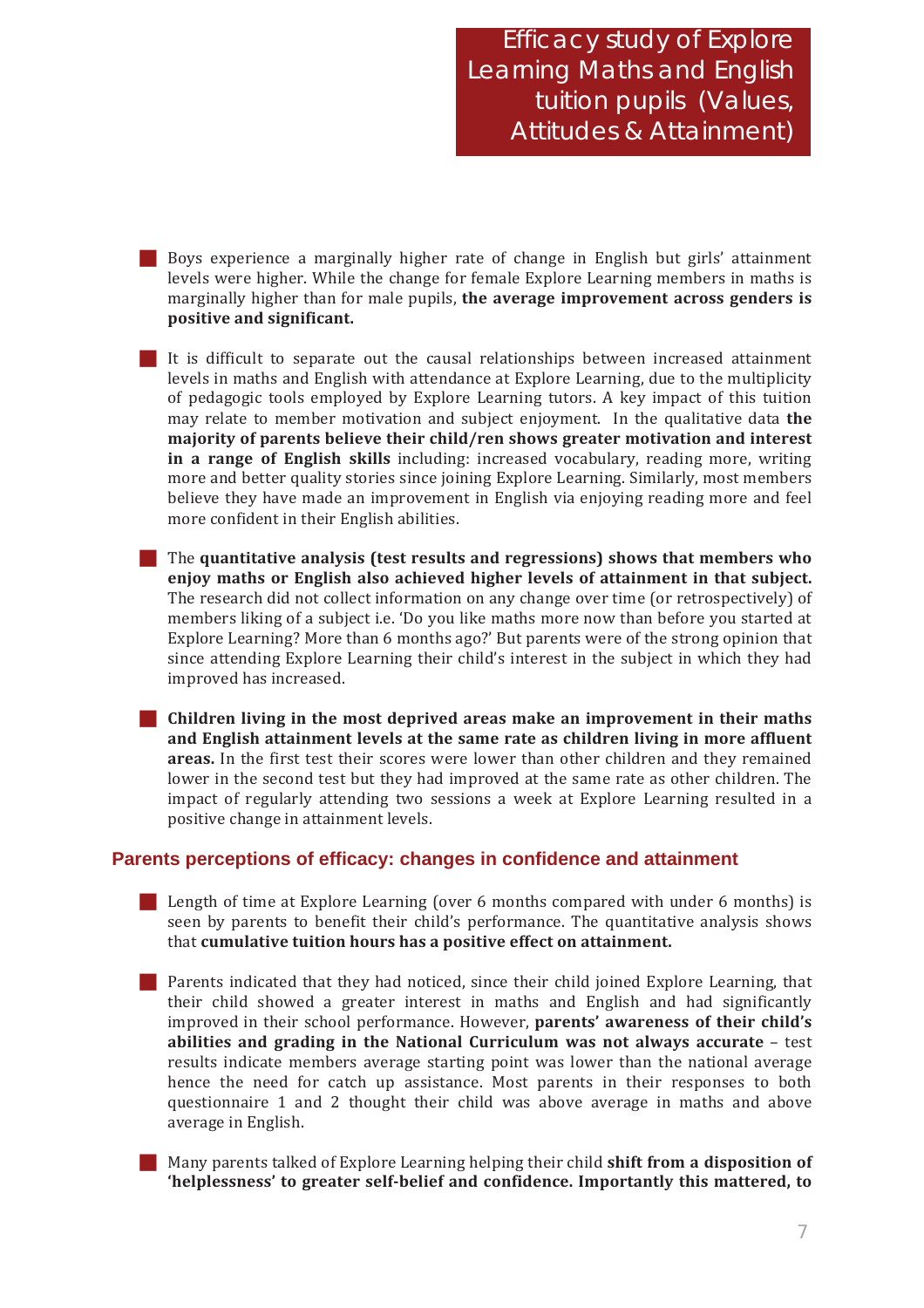many parents, more than increasing performance and attainment levels. Feeling able and more self assured was seen to benefit their child's attitude across a wide range of activities at home, school and socially. More than half of the parents at the focus groups and when answering the question: 'What are the main reasons your child became a member of Explore Learning? selected 'Keen to improve child's confidence at school.'

The vast majority of parents involved in the research were very satisfied with Explore Learning and would recommend Explore Learning to friends with children. Results for the first online questionnaire reveal that a total of 98% of parents would recommend Explore Learning - with 75% of parents choosing 'would definitely recommend' Explore Learning with a further 23% agreeing they would 'recommend to other families' if they knew the child's needs were similar to their own.

They discussed several aspects which enhanced the learning of their children including:

- $\triangleright$  The **attention and support** of Centre Tutors and Managers towards their child/ren.
- $\triangleright$  The **personalised aspect** of the learning programme and its capacity to be altered to suit their child's learning progress and new difficulties in subject knowledge as they arise.
- $\triangleright$  The ability of Explore Learning to **challenge students at all levels** remedial through to high-achievers. Parents with children with SEN felt included and believed their child benefitted in the same way (help with difficulties, learning new material and social aspect with peers) as other members.
- Flexible access on weekends, holidays and after school.
- $\blacktriangleright$ **Good fit with family lifestyle** - two sessions a week after school was seen as low commitment/demand on other tasks and time. Location within supermarket also seen as useful.
- Combination of maths, English, surf club and lizard cards encourages their child/ren's increased motivation, confidence and effort towards learning.

Several parents commented that schools can be a 'disappointment' and more than ever. parents have to 'make up the difference' when pupils are not being taught adequately at school. For some parents Explore Learning provided this support instead of parents.

## Child/Member perceptions of efficacy: changes in confidence and attainment

 $\blacksquare$  In terms of the two test results and change in attainment levels, children correctly thought they were improving slightly more in maths than English. They also indicated that they enjoyed maths slightly more than English - though Art and PE were members' favourite school subjects by a clear majority.

Children held efficacy views about:

- When they are bored in a subject or find it 'too hard' they tend not to perform well in it
- That concentrating and trying hard led to improved results (e.g. finished more questions; receiving more lizard cards or 'moving up' to another table in their school class)
- Being 'good' at a subject helped them to enjoy it more.
- **If Unsurprisingly, children seemed to interpret the benefit of Explore Learning** from a personalised understanding of why they attend. Their view of expected improvement was similar to the progress they gained in attainment levels in maths and English. For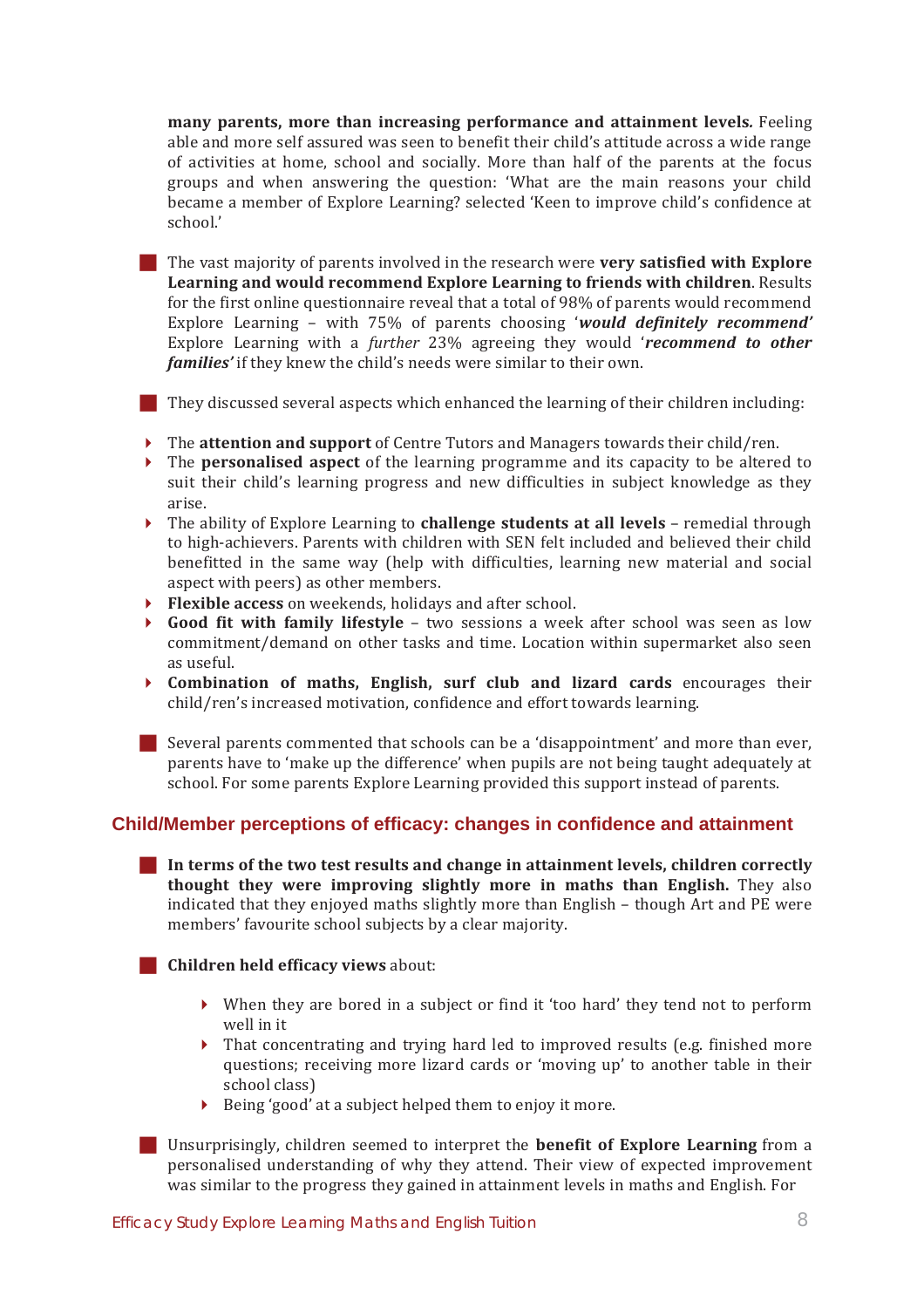most children attending Explore Learning was about receiving 'help'. When asked to complete the phrase: 'English and maths at Explore Learning will be...' most children wrote comments about it being 'helpful for school work', 'helpful to get into a good school', 'helpful because I am not very good at it', 'more helpful so I can move back up a class' and 'help me stay at the top'. The next most popular set of phrases centred on 'fun' and enjoyment.

Overwhelmingly a key issue that emerged from focus groups with parents and in responses from Explore Learning members/pupils in surveys, was the strong impact Explore Learning had on the overall confidence and self-esteem of children; and the belief that there has been a positive impact on children's academic attainment since attending Explore Learning.

## **Key dimensions of efficacy**

Five key themes which emerged from the data are covered in the report and analysis of test results (Explore Learning members, comparison group and national averages) are included. The themes, presented in greater detail in the main report, are briefly summarised.

#### Theme 1: Increased confidence and independence

One of the main reasons why parents initially decided to join their child/ren to Explore Learning was to build much needed confidence in their child/ren about their academic abilities.

**Overwhelming, parents agreed that this objective had been fulfilled by their child/ren** attending two sessions a week at Explore Learning. Parents thought that Explore Learning was very skilled at recognising the need for academic support in asking for help and developing tailored programmes of support for their child while also encouraging him/her through increasing the frequency and level of challenges at each session.

Parents in the focus groups cited many examples of their child/ren developing confidence.

- **Confidence helps with overcoming crying and delays when completing homework, and** anxieties and uncertainties when learning new information at school.
- Most parents indicated that prior to attending Explore Learning their child was not confident in attempting areas that they were weaker in or less familiar with in maths and English. Parents talked of their child being afraid to get things wrong and make mistakes – and how this anxiety and reluctance had lessened since attending Explore Learning. They had noticed that their children were proud of their achievements and felt more connected to their own involvement in learning.

Parents also mentioned their own increased confidence in their ability to address issues arising from school that they perceived were negatively affecting their child's learning or progress. Half of the parents at the focus group and some  $40\%$  of questionnaire responses raised a range of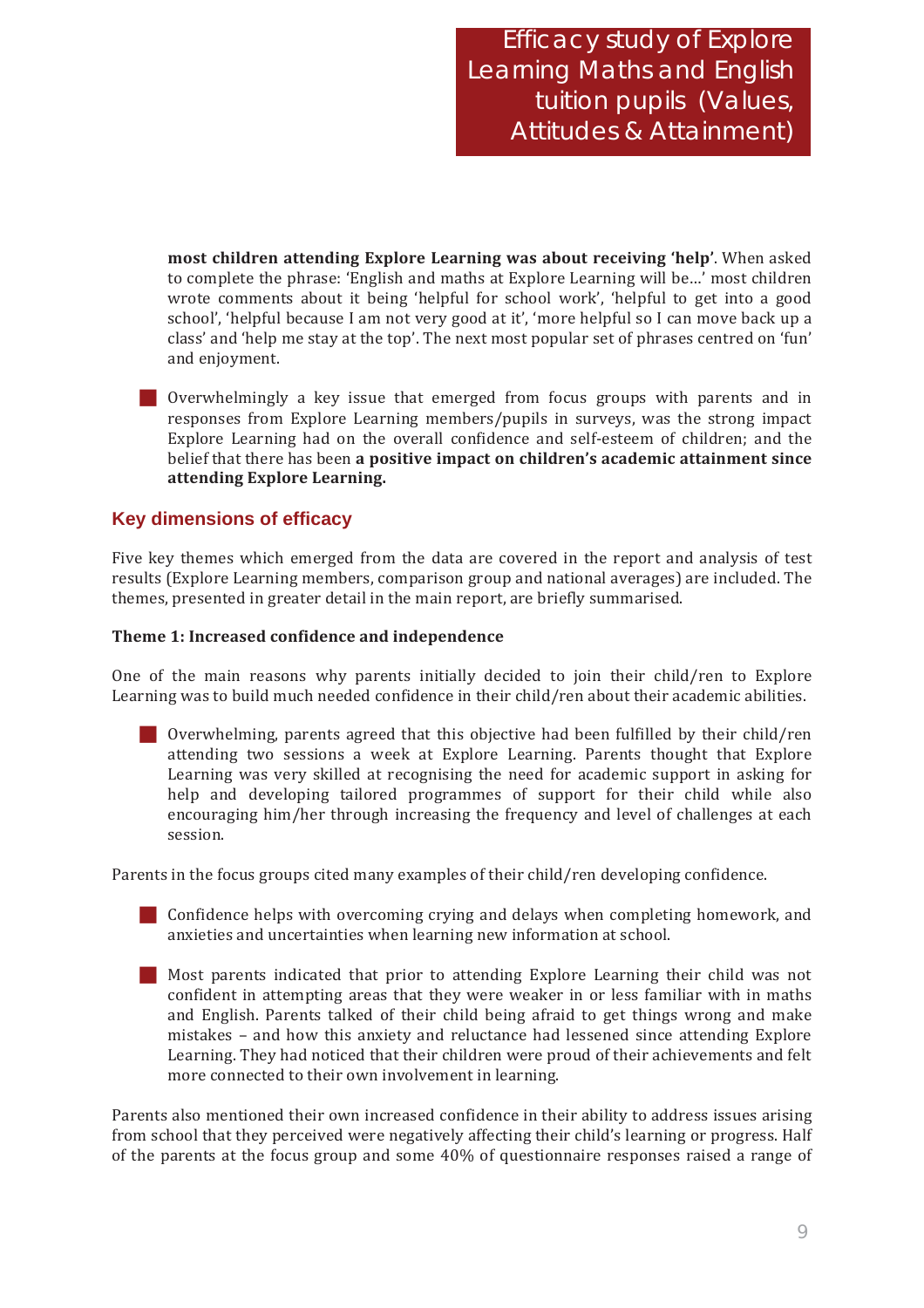problems they felt their child was experiencing at school – and importantly, how these were being addressed through Explore Learning's level of challenge and workload.

Parents' thought the academic support provided by Explore Learning, also increased their willingness and feelings of competency in engaging with their child's formal and informal learning. More than half of the 2,000 parent responses indicated that parents think they are highly engaged in their child's education – by talking with them on a daily basis about school and discussing with their children at the end of the two sessions at Explore Learning what they have covered.

Parents discussed how Explore Learning had assisted their level of engagement and ability to follow the progress of their children, often leading to greater communication with school teachers, for instance:

"(Now) I regularly make contact with teachers in school...It was important to form a relationship with my child's tutors here, and keep them up-to-date with what my children are doing at school" Mother, New Cross Gate.

"At the Explore Learning parents meeting they show all the mistakes and the frequency of mistakes...when you know where the problem area is you can help...more effectively at home than before" Mother, Bristol.

Building confidence, overcoming shyness to put up their hand to ask for help, being more independent and less reluctant to try without assistance were all elements that parents recognised in their children and directly attributed to Explore Learning.

#### Theme 2: Greater enthusiasm or motivation for learning

Parents were very pleased with the changes they had observed in their child's interest in learning and abilities since attending Explore Learning. These changes included:

- An increased confidence in their child's capacity and willingness to ask questions at Explore Learning and in their school classroom
- To try and to extend themselves in subjects and topics that they are not strong performers in
- Increased personal motivation and planning their own learning targets through the Lizard Card system.

#### Theme 3: Increased attainment levels in maths

Explore Learning members' starting level in maths was below the national average and the comparison group's attainment level. Analysis of the two tests results in Maths shows that there was a general improvement between the two tests. Explore Learning members joining shortly before the first test, and therefore also having the greatest change in numbers of Explore Learning sessions before and after the first test, experienced a greater improvement than other Explore Learning members, but both groups showed a significant improvement in their Progress in Maths attainment. Improvement is in relation to both the national average and the comparison group.

The majority of parents in the first questionnaire noticed an improvement in their child's interest in maths after attending Explore Learning ( $n = 755$ ; 61.7%). This effect was particularly pronounced for parents whose children have attended Explore Learning for more than 6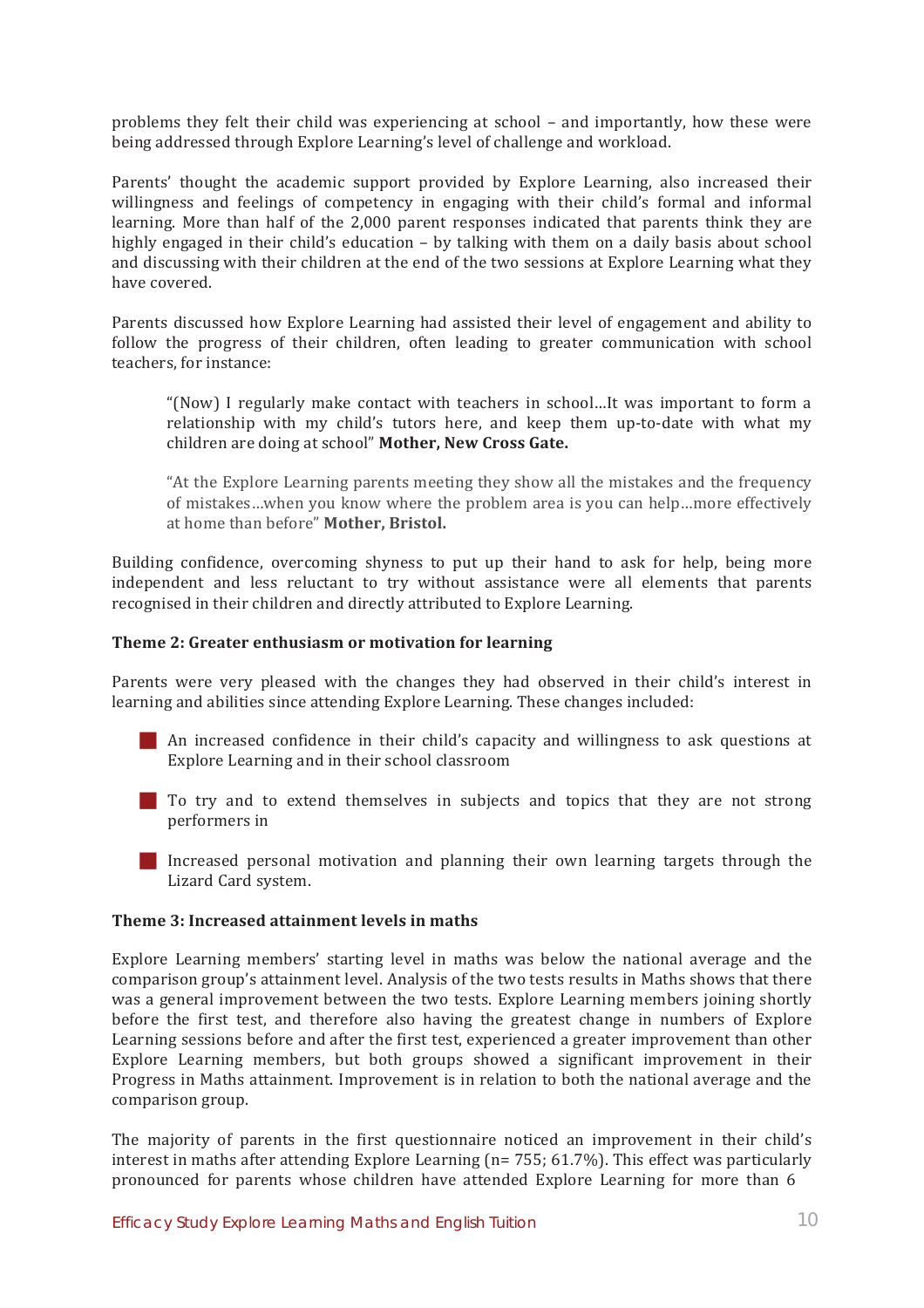months. These parents also thought their child was performing better in maths than English. Similarly, parent respondents in the smaller second sample and the focus groups thought their child was improving in maths.

The analysis of the test results shows that pupils experienced an initial positive improvement in Maths. In focus groups parents expressed the view that their child's interest in the subject had increased since starting at Explore Learning. Of course there may be a reciprocal relationship between motivation and liking of a subject and performance. The research cannot establish whether Explore Learning tuition effected motivation or attainment/performance first but there appears to be a virtuous circle in some of the pupils. In the second parent questionnaire the majority of parents thought that their child - or children for families with 2 or more at Explore Learning – had improved in maths and was more interested in it as a subject. In the second member survey more than two-thirds of children thought they had improved in Maths either a lot or a fair amount Very few pupils thought they had not improved.

The degree of needing to catch-up in maths varied from moving to a 'better table' (members views) within a set timeframe ('by Christmas') to trying to bridge a more serious gap. Parents thought that Explore Learning assisted their child/ren in catching up, covering new material and making maths more engaging and, for a smaller group of families, helping those performing well to continue.

### Theme 4: Increased attainment levels in English

Explore Learning members' starting level in English was above the national average. Analysis of the two tests results in English shows that newer members, *i.e.* those joining Explore Learning shortly before the first test and therefore having the greatest change in number of tuition sessions, experienced some improvement between the two tests. It is likely that a similar positive improvement was experienced by other members when they started Explore Learning tuition and that this, in part, explains the slightly higher attainment level at the first test. For members joining Explore Learning sometime before the first Progress in English test (the majority) there is no strong evidence of further gain between the two tests, but instead a maintaining of their somewhat higher attainment level. Somewhat higher is in relation to the national average – attainment is otherwise similar to the comparison group.

There is strong evidence from the test scores, parents and members' comments that attainment, skill and confidence in English improved. Most parents are keen for their child to be challenged - often in order to improve their average or below average results in English - and able to demonstrate greater self-efficacy and motivation. Additionally, improving confidence at school was a very important factor for parents assessing their child's motivation in English.

Since attending Explore Learning, the majority of parents thought their child/ren now reads more and uses a wider range of new words Also parents said their child likes to write more and generally has greater motivation as evidenced in talking about English topics more. However, 28% of parents whose children has started at Explore Learning with three months of answering the survey 1, had not yet noticed a change in their child's motivation and interest in English. A smaller group of parents, nearly 9%, thought that it was 'too soon to tell' whether their child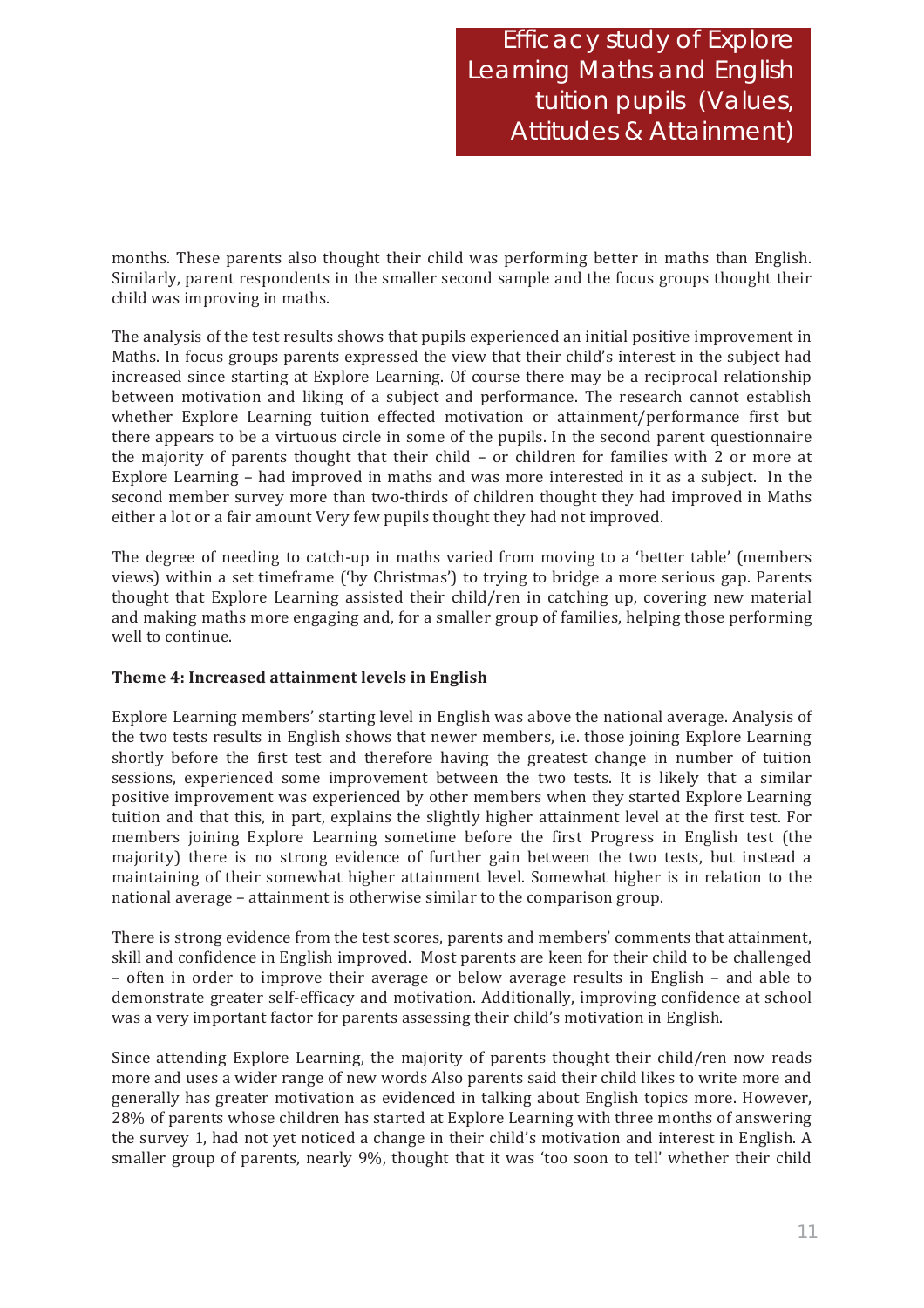had improved (overall) since being at Explore Learning – they had all joined their child/ren to Explore Learning less than 6 months ago.

In the focus groups, parents talked of their children trying more advanced techniques and ways of engaging with English - again, parents put this down to attendance at Explore Learning. These included using new and more complex vocabulary, feeling confident in their increasing English skills, follow-up research on what they were reading at Explore Learning and writing in their own free time.

Overwhelmingly, the main reason why a pupil did not like a subject was because they thought it was difficult and hard to understand. Following on from the subject difficulty pupils mentioned being bored and 'not very good' at it. For improvements in English, less Explore Learning members selected they had improved 'yes a lot' but more chose 'yes a fair amount' – again with most pupils thinking they had improved in English since starting at Explore Learning. It seems Explore Learning members had a more accurate view of their English abilities than their parents.

#### Theme 5: Positive learning environment

- **Parental involvement** in a child's learning was prioritised by most Explore Learning parents. More than half of the 2,000 parent responses indicated that parents think they are highly engaged in their child's education  $-$  by talking with them on a daily basis about school and weekly about Explore Learning. Few chose 'not sure' for questions about their child's current performance in maths, English and science. They talked of the need to create a comfortable and confident environment at home for their children to ask questions.
- **Solution** Young members enjoyed the social aspects of attending Explore Learning. This included both seeing friends outside of school, making new friends with other local children and sharing time together while in the surf club. Tutors were also highly praised by the majority of members - for their support, ability to connect with young children and help them learn. A small number of parents also mentioned that their child had formed better friendships with classmates they previously had difficulties interacting with at school.
- **Parents thought that there was no stigma attached to attending Explore Learning** and this was in part because of the tutors style and overall learning environment at the Centres – many indicated that were proud of their child/ren attending. Just as parents were very satisfied with Explore Learning, most parents who completed the first questionnaire were 'either very proud' or 'extremely proud' that their child attends.